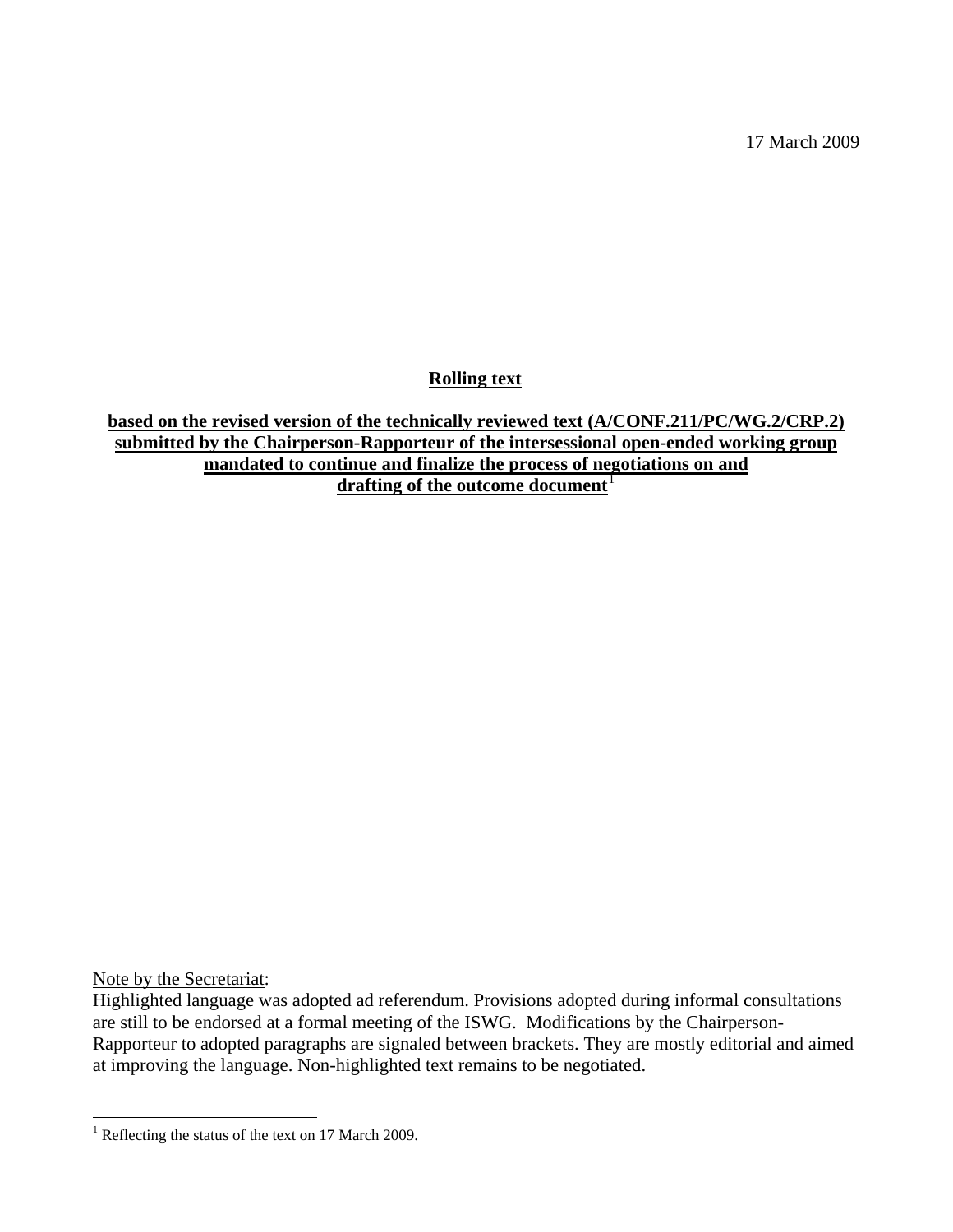## **SECTION 1:**

**Review of progress and assessment of implementation of the Durban Declaration and Programme of Action by all stakeholders at the national, regional and international levels, including the assessment of contemporary manifestations of racism, racial discrimination, xenophobia and related intolerance** 

#### **A. Sources, causes, forms, and contemporary manifestations of racism, racial discrimination, xenophobia and related intolerance**

- 1. Reaffirms the Durban Declaration and Programme of Action (DDPA) as it was adopted at the World Conference against Racism, Racial Discrimination, Xenophobia and Related Intolerance (WCAR) in 2001; **[adopted ad ref. ISWG]**
- 2. Welcomes the efforts undertaken at all levels since the adoption of the DDPA to implement its provisions;
- 3. Expresses concern that the obstacles identified in the DDPA remain to be overcome in order to eradicate, prevent and combat effectively racism, racial discrimination, xenophobia and related intolerance and that there are still many areas where achievements have not been gained or further improvements have to be attained;
- 4. Emphasizes the need to continue addressing with even more resolve all forms and manifestations of racism, racial discrimination, xenophobia and related intolerance in all parts of the world and in all spheres of life;
- 5. Reaffirms that all peoples and individuals constitute one human family, rich in diversity, and that all human beings are born free and equal in dignity and rights; and strongly rejects any doctrine of racial superiority along with theories which attempt to determine the existence of socalled distinct human races; **[adopted ad ref. ISWG]**
- 6. Reiterates that poverty, underdevelopment, marginalization, social exclusion and economic disparities are closely associated with racism, racial discrimination, xenophobia and related intolerance and contribute to the persistence of racist attitudes and practices which in turn generate more poverty;
- 7. Reaffirms the responsibility of Governments for safeguarding and protecting the rights of individuals within their jurisdiction against crimes perpetrated by racist or xenophobic individuals or groups or agents of the State; **[adopted ad ref. ISWG]**
- 8. Condemns legislation and practices based on racism, racial discrimination, xenophobia and related intolerance as incompatible with democracy and transparent and accountable governance;
- 9. Reaffirms that democracy and transparent, responsible, accountable and participatory governance at the national, regional and international level, responsive to the needs and aspirations of the people, are essential to effectively prevent, combat and eradicate racism, racial discrimination, xenophobia and related intolerance;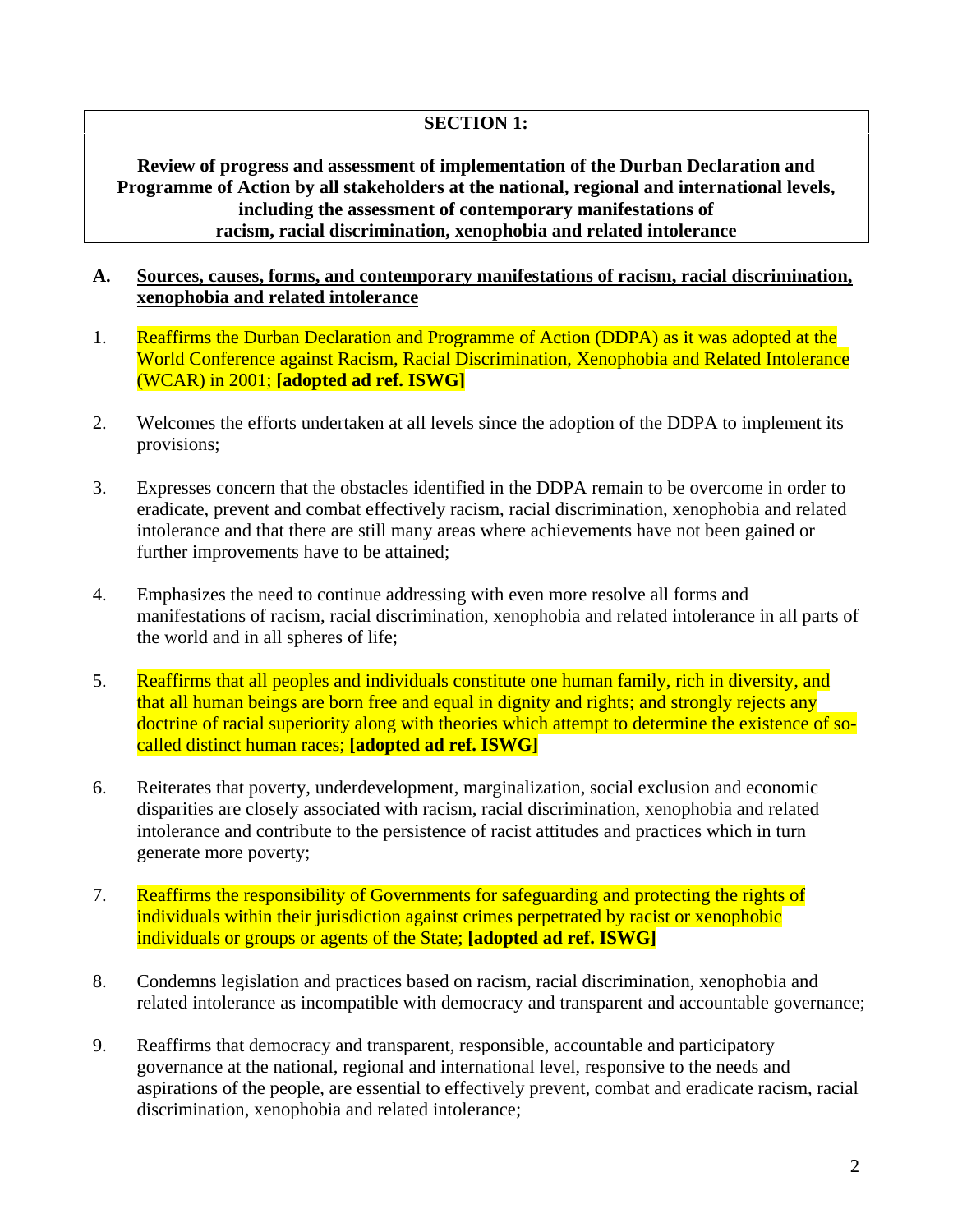- 10. Recognizes with deep concern the negative stereotyping of religions and the global rise in the number of incidents of racial or religious intolerance and violence, including Islamophobia, anti-Semitism, Christianophobia and anti-Arabism;
- 11. Reaffirms that any advocacy of national, racial or religious hatred that constitutes incitement to discrimination, hostility or violence shall be prohibited by law, as well as the dissemination of ideas based on racial superiority and hatred and acts of violence and incitement to such acts, and that these prohibitions are consistent with freedom of opinion and expression;
- 12. Recognizes that racism, racial discrimination, xenophobia and related intolerance are still among the root causes of armed conflict and very often one of its consequences and deplores the occurrences of armed conflicts as well as ethnic or religious violence, and notes, in this respect, paragraphs 138 and 139 of the 2005 World Summit outcome;
- 13. Reaffirms that the principles of equality and non-discrimination are fundamental principles of international human rights law and international humanitarian law that are essential in the fight against racism, racial discrimination, xenophobia and related intolerance;

## **B. Victims of racism, racial discrimination, xenophobia and related intolerance**

- 14. Acknowledges that there should be no hierarchy among potential victims of racism, racial discrimination, xenophobia and related intolerance and that all victims should receive the same attention, the necessary protection and accordingly appropriate treatment;
- 15. Expresses its appreciation for progress made in addressing the situation of the victims of racism, racial discrimination, xenophobia and related intolerance identified in the DDPA, while regretting that racism, racial discrimination, xenophobia and related intolerance still persist;

## **C. Measures of prevention, education and protection aimed at the eradication of racism, racial discrimination, xenophobia and related intolerance at all levels**

- 16. Recognizes that prevention, combating and eradication of racism, racial discrimination, xenophobia and related intolerance are of crucial importance and key elements for the promotion of cohesion and peaceful resolution of community tensions; **[adopted ad ref. informals]**
- 17. Stresses the need to increase appropriate preventive measures to eliminate all forms of racial discrimination, and emphasizes the important role Governments, international and regional organizations, national human rights institutions, the media, non-governmental organizations and civil society can play in developing such measures and in building confidence; **[adopted ad ref. informals, revised by Chair]**
- 18. Notes with appreciation the activities in some countries of independent information networks on racism, racial discrimination, xenophobia and related intolerance which collect relevant information and develop strategies to combat these phenomena, while also highlighting and disseminating good practices which could assist national bodies and institutions in the development of strategies to combat and eradicate these phenomena; **[adopted ad ref. informals, revised by Chair]**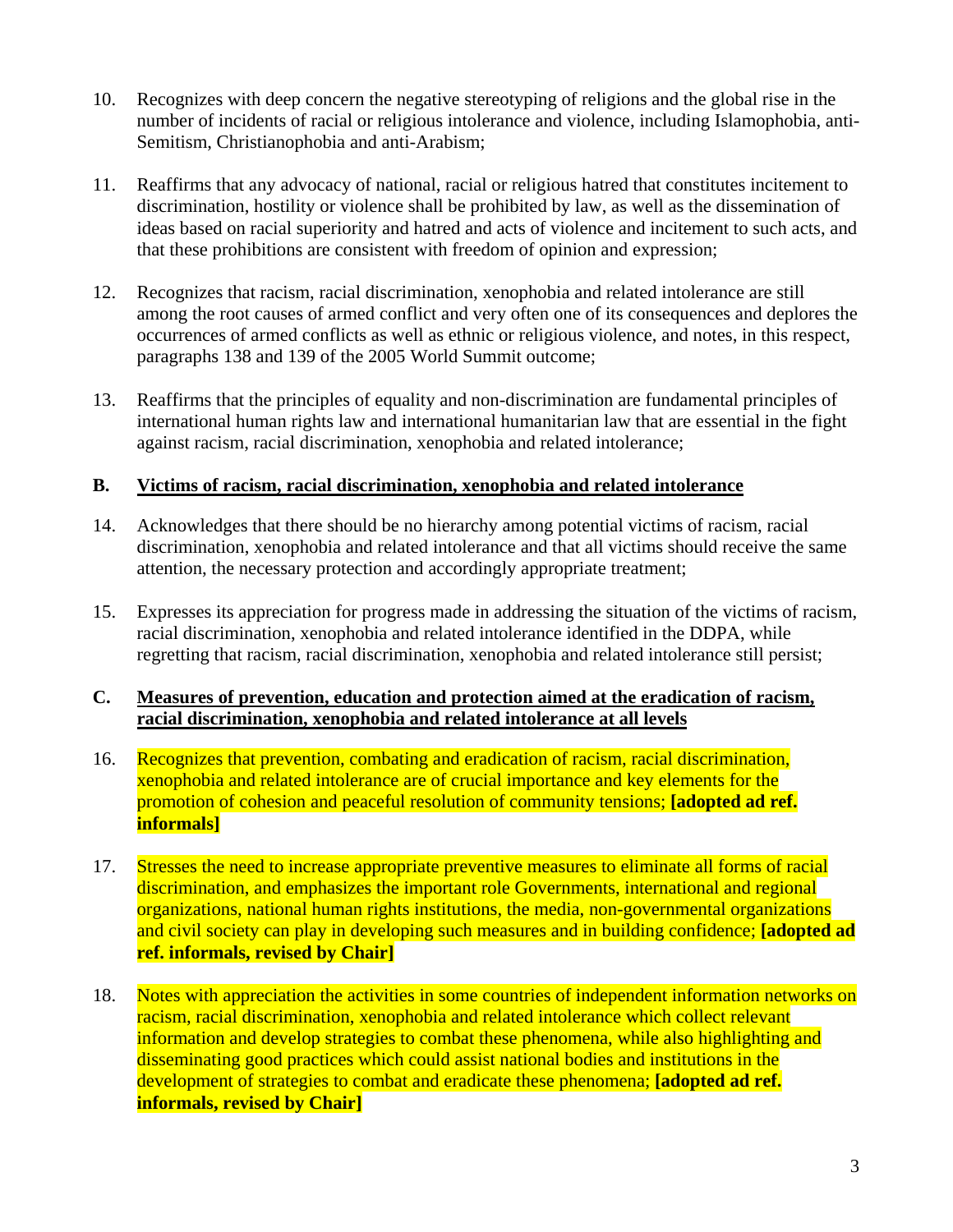- 19. Welcomes preventive initiatives to tackle discrimination in employment such as, *inter alia*, programmes for training and counseling of excluded persons belonging to a minority to help them in the labour market, programmes for employers to combat discrimination or to raise cultural awareness, some examples of mentoring and of positive action in recruitment, and some further experiments with contract compliance and anonymous job applications; **[adopted ad ref. informals]**
- 20. Recognizes steps taken at national level to promote human rights education in all parts of the world after the adoption in 2001 of the DDPA, particularly in order to sensitize the public at large with regard to the cultural diversity;
- 21. Notes with appreciation the increasing number of initiatives to promote intercultural dialogue and affirms the need to intensify engagement between all interested parties in a constructive and genuine dialogue rooted in mutual respect and understanding with a view to overcoming existing gaps in perceptions, concepts and ideas; **[adopted ad ref. informals]**
- 22. Welcomes the numerous awareness-raising activities involving States, in order to promote and disseminate the values and practices underlying the fight against discrimination, including through financial support for the projects of civil society; **[adopted ad ref. informals]**
- 23. Notes with concern the precarious situation of human rights defenders and non-governmental organisations, including anti-racist non-governmental organizations, which undermines the struggle against racism, racial discrimination, xenophobia and related intolerance; **[adopted ad ref. informals]**
- **D. Provision of effective remedies, recourse, redress, and compensatory and other measures at all levels**
- 24. Welcomes the adoption of legislation, at the national and regional levels, to address discrimination and victimization in employment and training, the provision of goods, facilities and services, education, housing and public functions **[adopted ad ref. informals]**;
- 25. Recalls the importance of a competent, independent and impartial judiciary to determine in a fair and public procedure whether acts of racism, racial discrimination, xenophobia and related intolerance are prohibited by international human rights law in order to ensure effective remedies and adequate redress for the victims; **[adopted ad ref. informals, revised by Chair]**
- **E. Strategies to achieve full and effective equality, including international cooperation and enhancement of the United Nations and other international mechanisms in combating racism, racial discrimination, xenophobia and related intolerance**
- 26. Reaffirms its call upon States to diligently apply all commitments resulting from international and regional conferences in which they participated, and to formulate national policies and action plans to combat racism, racial discrimination, xenophobia and related intolerance;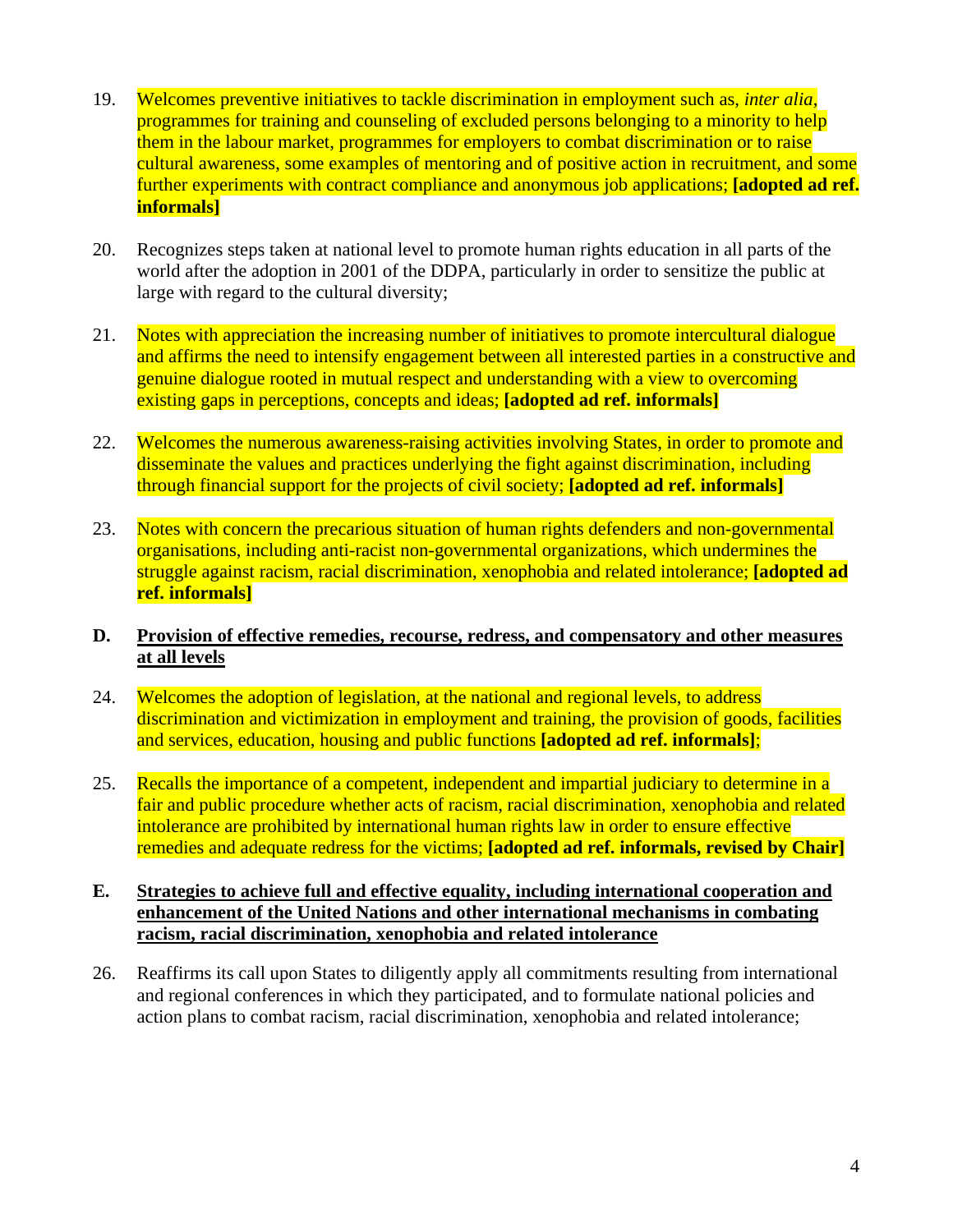## **SECTION 2:**

### **Assessment of the effectiveness of the existing Durban follow-up mechanisms and other United Nations mechanisms dealing with the issue of racism, racial discrimination, xenophobia and related intolerance in order to enhance them**

- 27. Takes note with appreciation of the efforts to prevent, combat and eradicate racism, racial discrimination, xenophobia and related intolerance, undertaken by all mechanisms established following the request of the WCAR, namely the Intergovernmental Working Group on the effective implementation of the DDPA, the Working Group of Experts on People of African descent and the Independent Eminent Experts Group, and of the contributions they have made to implement the DDPA;
- 28. Welcomes the important role played by the Special Rapporteur on contemporary forms of racism, racial discrimination, xenophobia and related intolerance, and all other relevant special procedures and mechanisms in the fight against racism, racial discrimination, xenophobia and related intolerance and calls on States to cooperate fully with these mechanisms;
- 29. Acknowledges the need to enhance further the effectiveness of the mechanisms dealing with or addressing racism, racial discrimination, xenophobia and related intolerance, with a view to achieving better synergy, coordination, coherence, and complementarity in their work;
- 30. Takes note with appreciation that the Ad hoc Committee on the Elaboration of International Complementary Standards convened its first session and agreed upon a road map with a view to achieving full implementation of paragraph 199 of the Durban Programme of Action;
- 31. Reaffirms its support for the mandate of the Special Adviser of the Secretary-General on the Prevention of Genocide, who acts, *inter alia*, as an early warning mechanism to prevent potential situations that could result in genocide;

# **SECTION 3:**

**Promotion of the universal ratification and implementation of the International Convention on the Elimination of All Forms of Racial Discrimination and proper consideration of the recommendations of the Committee on the Elimination of Racial Discrimination (CERD**

## G**eneral**

- 32. Reaffirms that the International Convention on the Elimination of All Forms of Racial Discrimination (ICERD) is the principal international instrument to prevent, combat and eradicate racism, racial discrimination, xenophobia and related intolerance, including their contemporary forms;
- 33. Affirms that full implementation of the ICERD is fundamental for the global fight against racism and racial discrimination;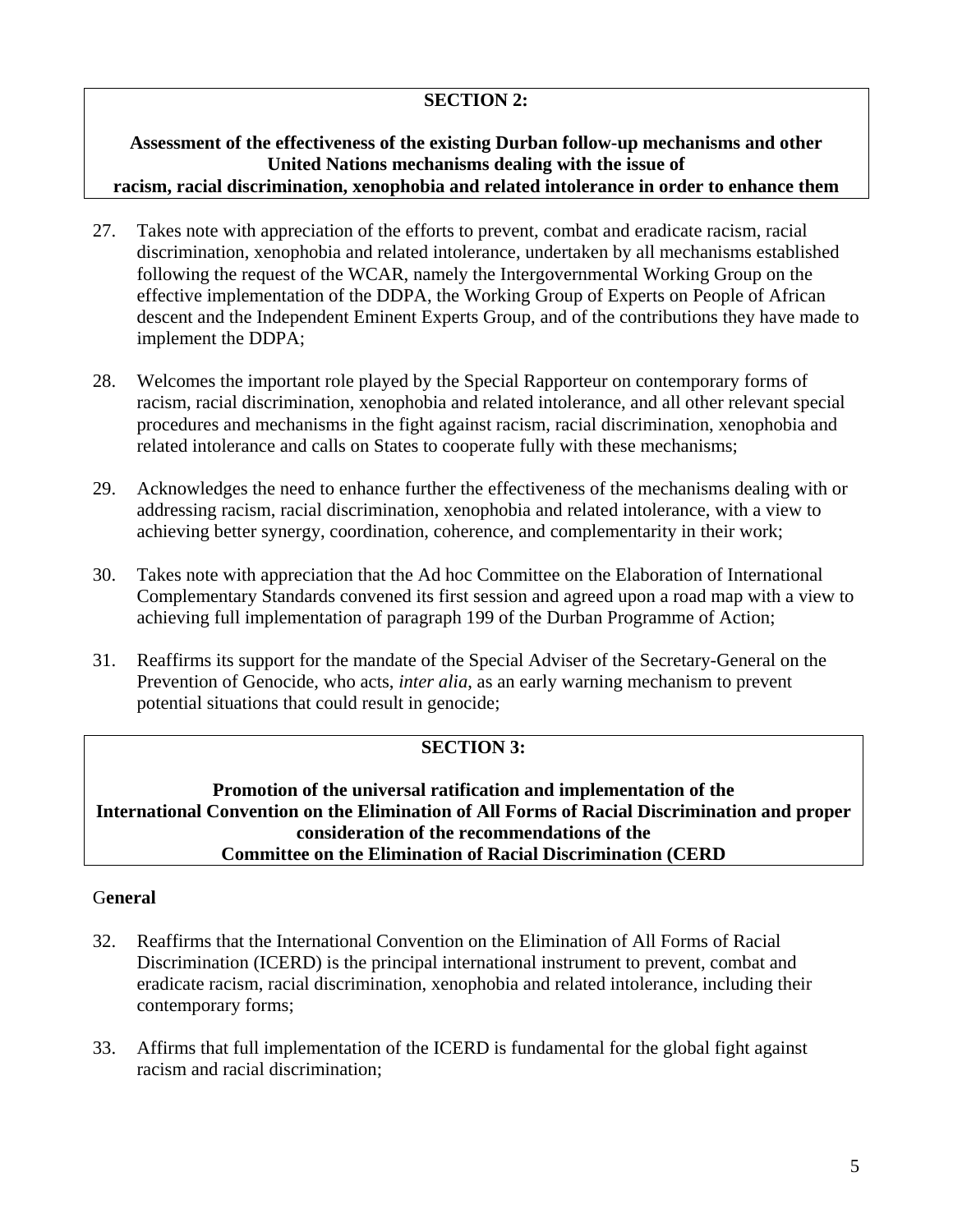34. Welcomes the interpretation given by CERD to the definition of the concept of racial discrimination as contained in the Convention so as to address multiple or aggravated forms of discrimination;

## **Ratification**

- 35. Welcomes the ratification of the ICERD by a number of countries since the 2001 WCAR, while regretting that the goal of universal ratification by 2005 was not achieved **[adopted ad ref. ISWG, revised by Chair];**
- 36. Renews in this context its call to States that have not yet done so to ratify or to accede to the ICERD as a matter of high priority;
- 37. Reiterates its call to States parties to the ICERD to consider making the declaration under article 14 of the Convention to enable victims to resort to the envisaged remedy, and requests States parties that made the declaration under article 14 of ICERD to increase awareness of this procedure so as to fully exploit its potential; **[adopted ad ref. ISWG]**
- 38. Urges States parties to the ICERD to withdraw reservations contrary to the object and purpose of the Convention and to consider withdrawing other reservations;

## **Reporting**

- 39. Expresses its concern at the delays in the submission of reports by the States parties to the CERD, which hinder the effective implementation of the Convention and hamper the Committee's operation and monitoring function and reiterates that timely submission of reports by States parties is an obligation under article 9 of the Convention, and urges States parties to comply with their reporting obligations; **[adopted ad ref. ISWG, revised by Chair]**
- 40. Encourages the States parties to include in their periodic reports information on action plans or other measures to implement the DDPA; **[adopted ad ref. ISWG]**
- 41. Acknowledges that the reporting process should encourage and facilitate, at the national level, public scrutiny of government policies and constructive engagement with relevant civil society actors, conducted in a spirit of cooperation and mutual respect, with the aim of advancing the enjoyment by all of the rights protected by the ICERD, and in this context encourages States parties to engage with civil society while preparing their periodic reports and their follow-up; **[adopted ad ref. ISWG, revised by Chair]**
- 42. Encourages non-governmental organizations to continue to provide the CERD with relevant information for the reporting process; **[adopted ad ref. ISWG]**

## **Implementation**

43. Notes with appreciation the country visits, the early warning and urgent action procedure, as well as the follow-up procedure established by the CERD, which, applied in cooperation with States concerned, can play a conducive role for a proper implementation of the ICERD; **[adopted ad ref. ISWG]**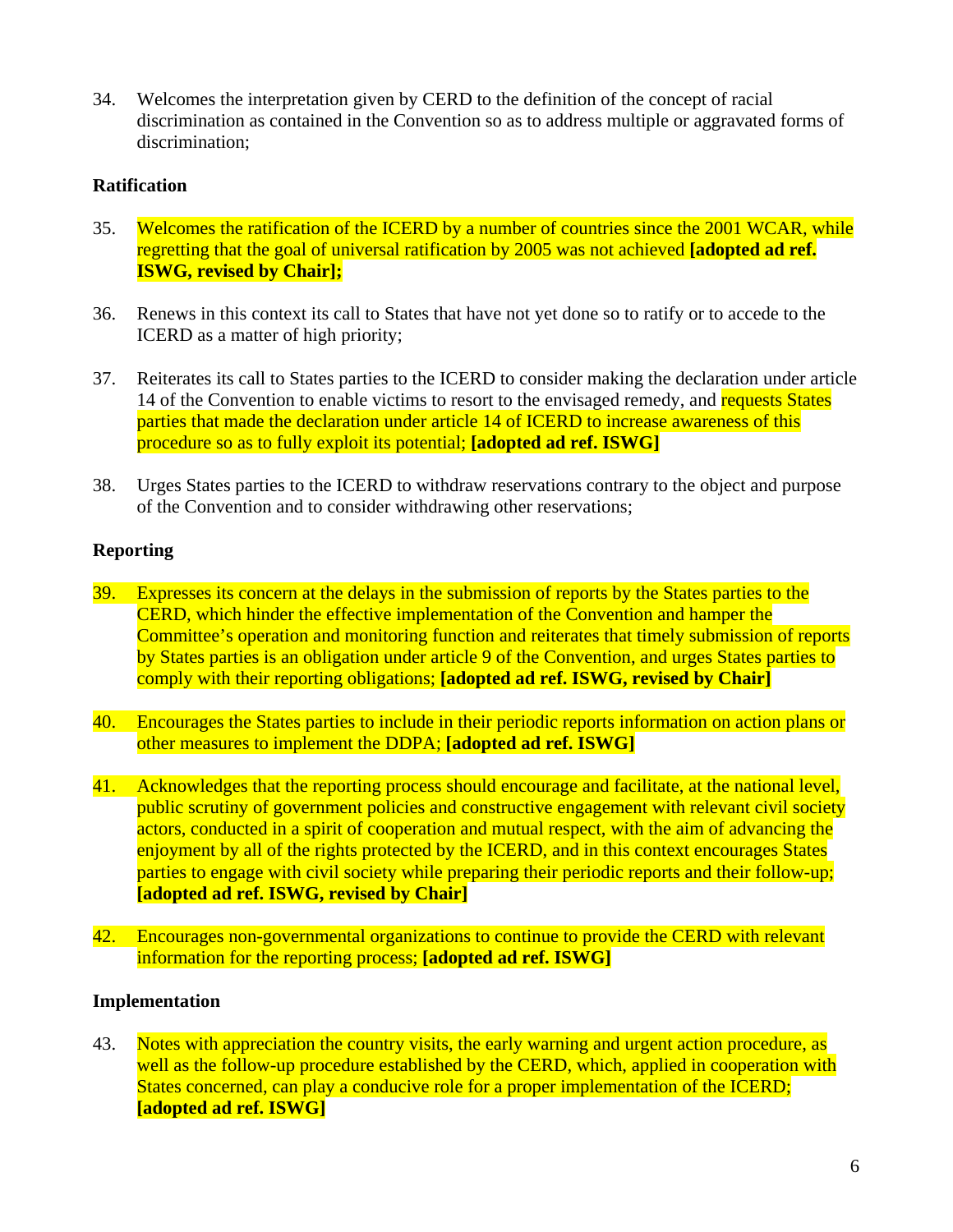- 44. Emphasizes the importance of setting up effective national monitoring and evaluation mechanisms to ensure that all appropriate steps are taken to follow up on the concluding observations and general recommendations of the CERD; **[adopted ad ref. ISWG]**
- 45. While acknowledging the primary responsibility of States to implement their obligations under the ICERD, emphasizes that international cooperation and technical assistance play an important role in assisting countries with the implementation of their obligations under the ICERD and the follow-up to the recommendations of CERD, and calls on OHCHR to provide, upon request, timely assistance to countries which have capacity and other constraints; **[adopted ad ref. ISWG]**
- 46. Stresses the importance of and invites States parties to the ICERD to ratify the amendment to its article 8, on the financing of the Convention, and requests that sufficient additional resources be allocated for that purpose from the regular budget of the United Nations (UN), so that the Committee may discharge its mandate fully;

# **SECTION 4:**

**Identification and sharing of best practices achieved at the national, regional and international levels in the fight against racism, racial discrimination, xenophobia and related intolerance** 

- 47. Takes note with interest of examples of best practices at all levels provided by Governments, regional and international organizations and other stakeholders, including, *inter alia*, institutions, provisions and legislation to prevent, combat and eradicate racism, racial discrimination, xenophobia and related intolerance; **[adopted ad ref. ISWG]**
- 48. Recognizes that a broad sharing of best practices in all regions of the world, aimed at preventing, combating and eradicating racism, racial discrimination, xenophobia and related intolerance, can assist Governments, Parliaments, the judiciary, social partners and civil society with the effective implementation of the provisions of the DDPA, when considered appropriate to adapt or replicate best practices, including international cooperation;**[adopted ad ref. ISWG]**
- 49. Recommends that examples of best practices provided for by Governments, regional and international organizations and other stakeholders be placed on the website of the Office of the High Commissioner for Human Rights (OHCHR) and linked to the section on the outcome of Durban Review Conference, with a view to their adaptation and replication, and recommends that the website be duly and timely updated by OHCHR; **[adopted ad ref. ISWG, revised by Chair]**

## **SECTION 5:**

**Identification of further concrete measures and initiatives at all levels for combating and eliminating all manifestations of racism, racial discrimination, xenophobia and related intolerance, in order to foster the implementation of the DDPA and to address challenges and impediments hereto, including in light of developments since the adoption of the DDPA in 2001**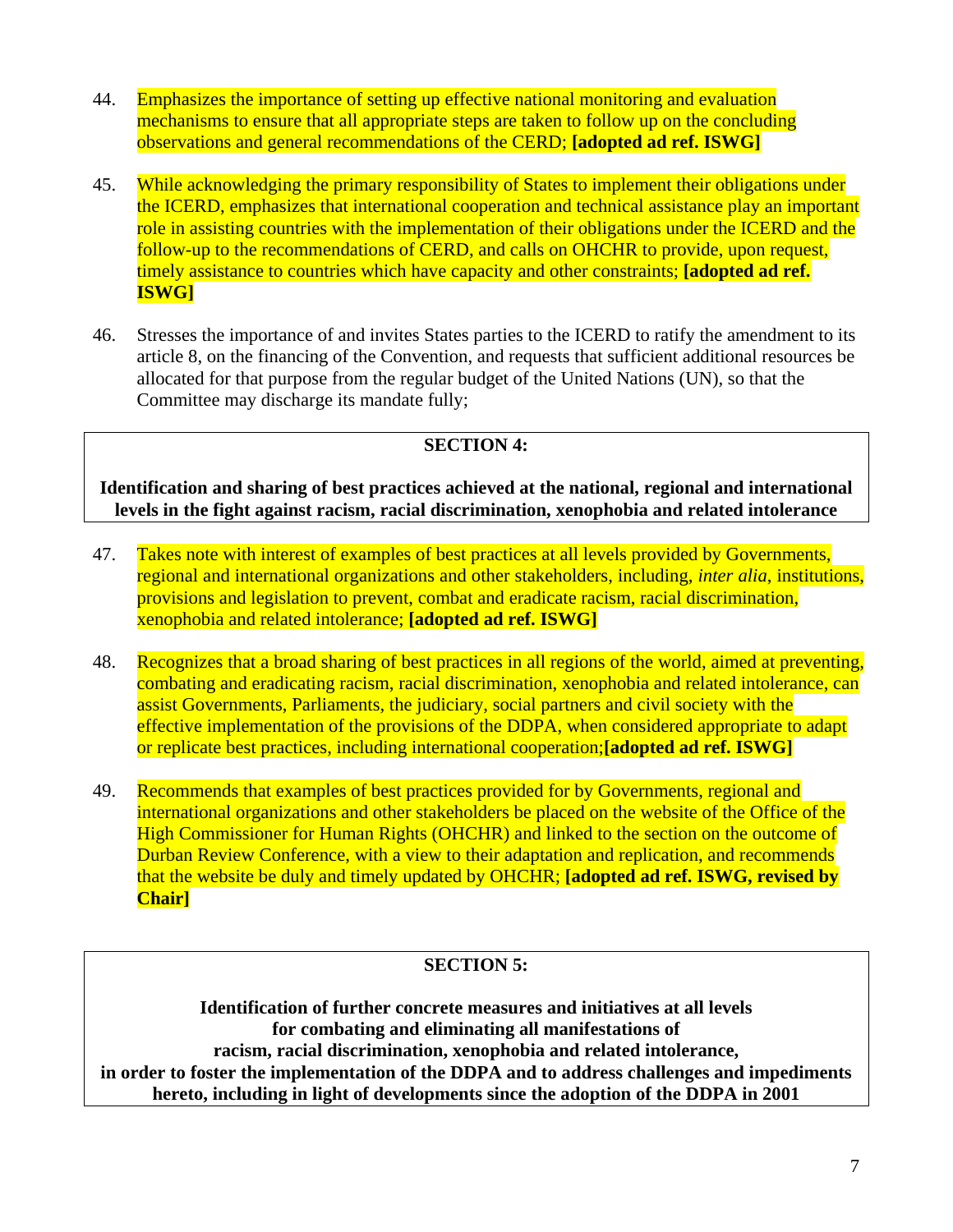## **General**

- 50. Stresses the need for a comprehensive and universal approach to preventing, combating and eradicating racism, racial discrimination, xenophobia and related intolerance in all parts of the world; **[adopted ad ref. ISWG]**
- 51. Stresses the need for advocating and mobilizing the political will of relevant actors at all levels to eliminate racism, racial discrimination, xenophobia and related intolerance; **[adopted ad ref. ISWG, revised by Chair]**
- 52. Calls on States to undertake effective media campaigns to enhance the struggle against all manifestations of racism, racial discrimination, xenophobia and related intolerance, *inter alia*, by disseminating and giving adequate visibility to the DDPA and its follow-up mechanisms; **[adopted ad ref. ISWG, revised by Chair]**

### **Action at the national level**

- 53. Calls on States to take effective, tangible and comprehensive measures to prevent, combat and eradicate all forms and manifestations of racism, racial discrimination, xenophobia and related intolerance as a matter of priority;
- 54. Calls on States to combat impunity for acts of racism, racial discrimination, xenophobia and related intolerance, to secure expeditious access to justice, and to provide fair and adequate redress for victims;
- 55. Reaffirms the positive role that the exercise of the right to freedom of opinion and expression, as well as the full respect for the freedom to seek, receive and impart information can play in combating racism, racial discrimination, xenophobia and related intolerance;
- 56. Stresses that the right to freedom of opinion and expression constitutes one of the essential foundations of a democratic, pluralistic society, since it ensures access to a multitude of ideas and views;
- 57. Invites Governments and their law enforcement agencies to collect reliable information on hate crimes in order to strengthen their efforts to combat racism, racial discrimination, xenophobia and related intolerance; **[adopted ad ref. ISWG]**
- 58. Urges States to punish violent, racist and xenophobic activities by groups based on neo-Nazi, neo-Fascist and other violent national ideologies;
- 59. Reiterates its call on developed States, the UN and its specialized agencies, as well as international financial institutions, to honor the commitments contained in paragraphs 157, 158 and 159 of the DDPA;
- 60. Welcomes actions undertaken to honor the memory of the victims of slavery and the slave trades, in particular the transatlantic slave trade, apartheid, colonialism and genocide;
- 61. Notes actions of those countries that have, in the context of these past tragedies, expressed remorse, offered apologies, and/or restituted cultural artifacts since the adoption of DDPA, and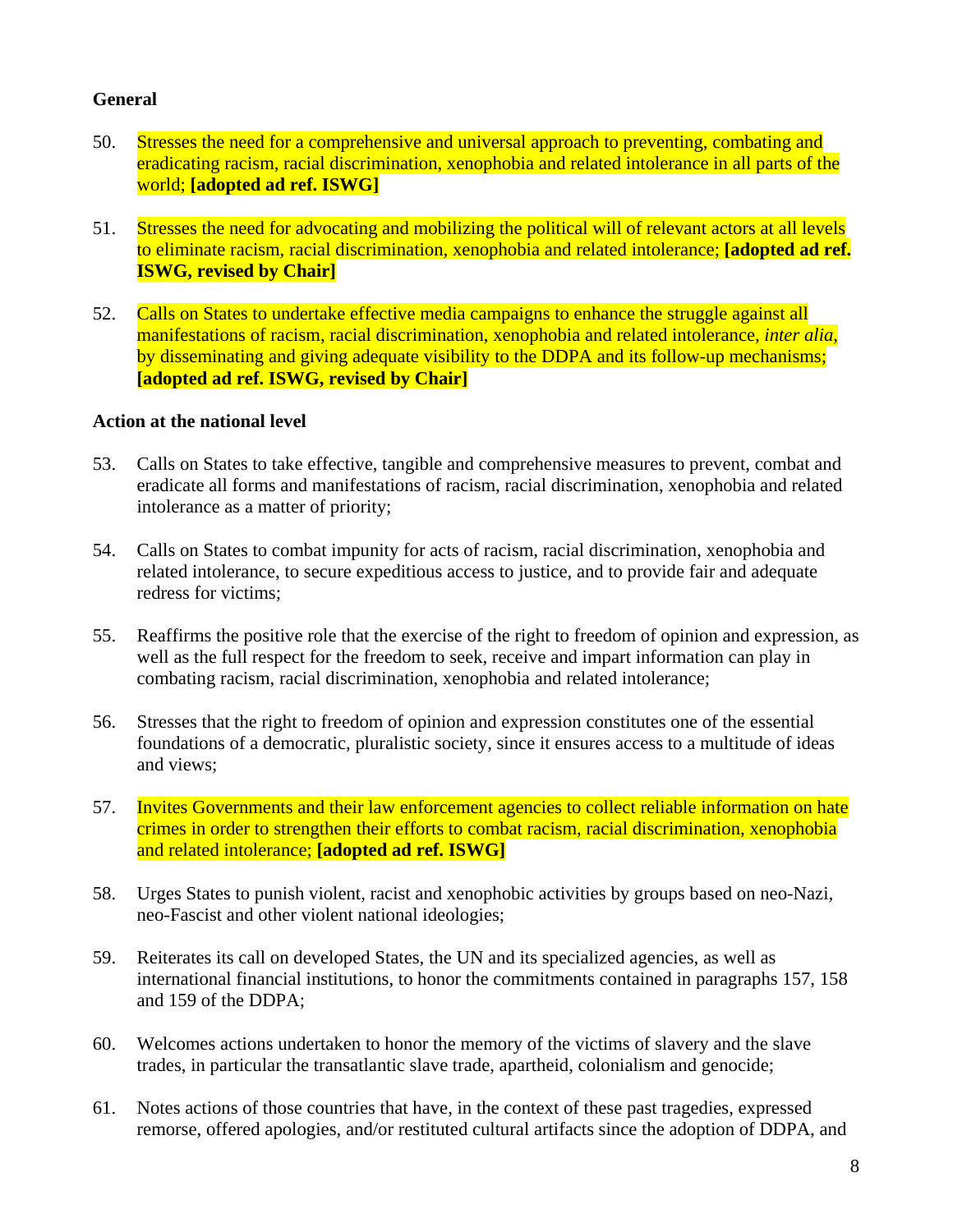calls on those who have not yet contributed to restoring the dignity of the victims to find appropriate ways to do so;

- 62. Urges States to implement General Assembly (GA) resolutions 61/19 and 62/122 on the transatlantic slave trade;
- 63. Urges States to combat impunity for crimes of genocide in accordance with international law, and in this context urges States to cooperate fully with international criminal tribunals;
- 64. Recalls that the Holocaust must never be forgotten, and in this context urges all UN members to implement GA resolutions 60/7 and 61/255;
- 65. Calls upon States to ensure that any measures taken in the fight against terrorism are implemented in full respect of all human rights, in particular the principle of non-discrimination;
- 66. Expresses its concern over the rise in recent years of acts of incitement to hatred, which have targeted and severely affected racial and religious communities and persons belonging to racial and religious minorities, whether involving the use of print, audio-visual or electronic media or any other means, and emanating from a variety of sources;
- 67. Resolves to fully and effectively enact and implement the prohibition of advocacy of national, racial, or religious hatred that constitutes incitement to discrimination, hostility or violence through all necessary legislative, policy and judicial measures;
- 68. Urges States to bolster measures to eliminate the barriers and to broaden access to opportunities for greater and more meaningful participation by people of African and Asian descent, indigenous peoples and persons belonging to national or ethnic, religious and linguistic minorities in the political, economic, social and cultural spheres of society, and to grant special attention to the situation of women, in particular their practical incorporation into the labour market and in income and employment-generation programmes;
- 69. Urges States to adopt a social and human rights perspective when tackling the violence experienced by indigenous youth and youth of African descent, particularly in the peri-urban areas of major cities, and to focus on strengthening social capital, granting assistance to, and building the capacity of indigenous youth and youth of African descent;
- 70. Urges States to direct their affirmative or positive actions, strategies and measures, as well as new investments in health care, public health, education, electricity, drinking water and environmental control, to communities of African descent and indigenous peoples;
- 71. Welcomes the adoption of the UN Declaration on the rights of indigenous peoples which has a positive impact on the protection of victims and, in this context, urges States to take all necessary measures to implement the rights of indigenous peoples in accordance with international human rights instruments without discrimination;
- 72. Welcomes the entry into force of the International Convention on the Protection of the Rights of All Migrant Workers and Members of their Families and urges States to step up efforts to protect the human rights of all migrants regardless of their immigration status;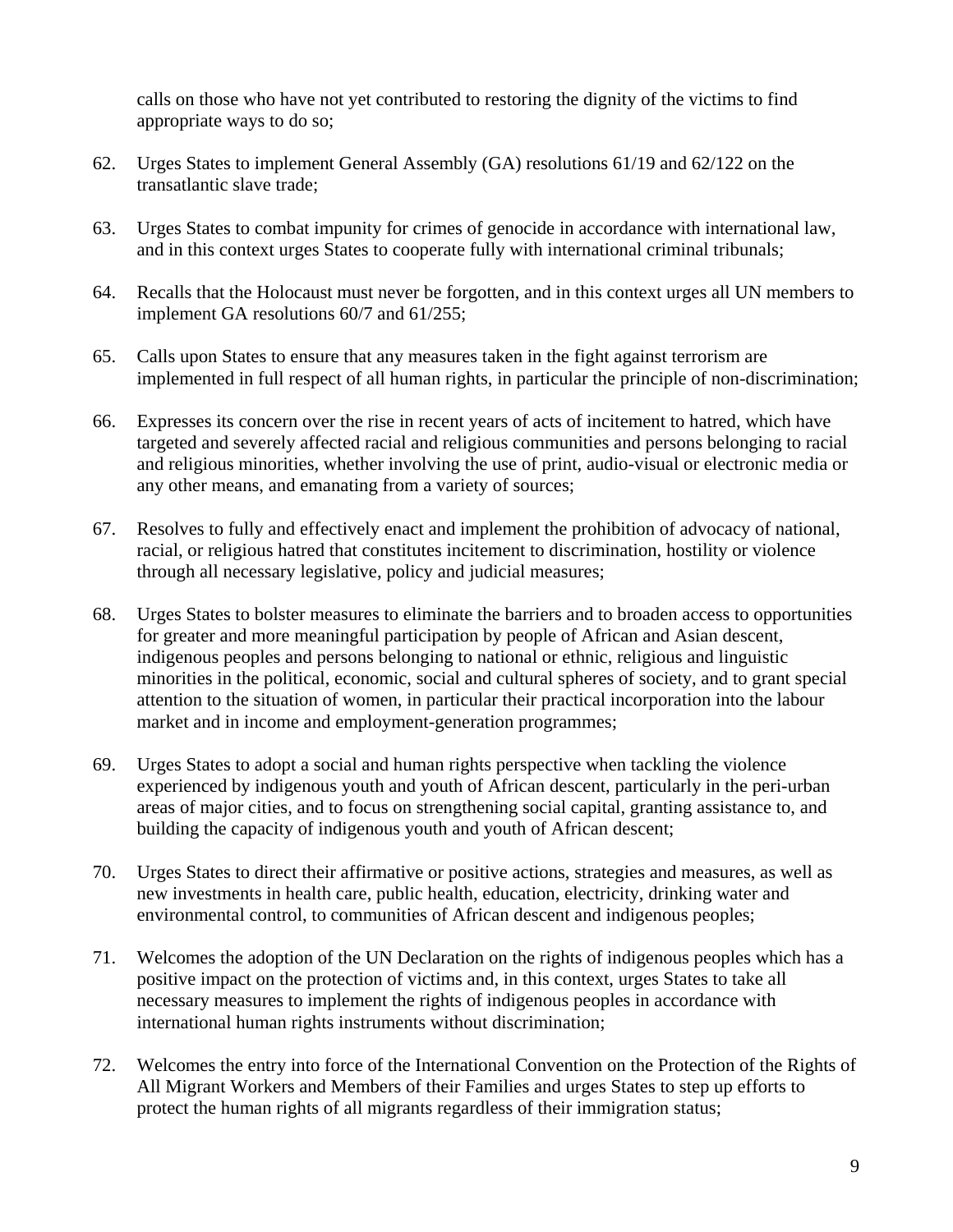- 73. Urges States to prevent manifestations of racism, racial discrimination, xenophobia and related intolerance at country border entry areas, in particular vis-à-vis immigrants, refugees and asylum seekers, and in this context encourages States to formulate and implement training programmes for law enforcement, immigration and border officials, prosecutors and service providers, with a view to sensitizing them to racism, racial discrimination, xenophobia and related intolerance;
- 74. Urges States to take measures to combat the persistence of xenophobic attitudes towards and negative stereotyping of non-citizens, including by politicians, law enforcement and immigration officials and in the media, that have led to xenophobic violence, killings and the targeting of migrants, refugees and asylum seekers; **[adopted ad ref. ISWG, revised by Chair]**
- 75. Urges States to adopt a comprehensive and balanced approach to migration, including by strengthening the international dialogue on migration, by developing real partnerships between countries of origin, transit and destination, and by exploring all possible synergies between the management of migration and the promotion of development;
- 76. Renews the call on all States to review and, if necessary, to revise immigration policies inconsistent with international human rights obligations, with a view to eliminating all discriminatory policies and practices;
- 77. Urges States that have not yet done so to adopt and enforce new legislation to protect migrant domestic workers, regardless of their immigration status, in particular women, and to grant migrant workers in domestic service access to transparent mechanisms for bringing complaints against employers, while stressing that such instruments should not punish migrant workers, and calls on States to promptly investigate and punish all abuses, including ill-treatment;
- 78. Reiterates that the national, regional and international response and policies, including financial assistance, towards refugee and internal displacement situations in different parts of the world should not be guided by any form of discrimination prohibited by international law and urges the international community to take concrete action to meet the protection and assistance needs of refugees, and to contribute generously to projects and programmes aimed at alleviating their plight and finding durable solutions;
- 79. Urges States to step up their efforts to protect the human rights of internally displaced persons, to use comprehensive and rights-based strategies to discharge their obligations, and to provide internally displaced persons with protection, assistance and specialized public care; and further urges States to seek lasting solutions for the internally displaced, which may include their safe return, resettlement or reintegration in dignified conditions and in accordance with their own will; **[adopted ad ref. informals, revised by Chair]**
- 80. Affirms that the existence and the national or ethnic, cultural, religious and linguistic identity of minorities shall be protected, and that the persons belonging to these minorities should be treated equally and enjoy human rights and fundamental freedoms without discrimination of any kind;
- 81. Urges States to refrain from taking discriminatory measures and from enacting or maintaining legislation that would arbitrarily deprive persons of their nationality, especially if such measures and legislation render a person stateless;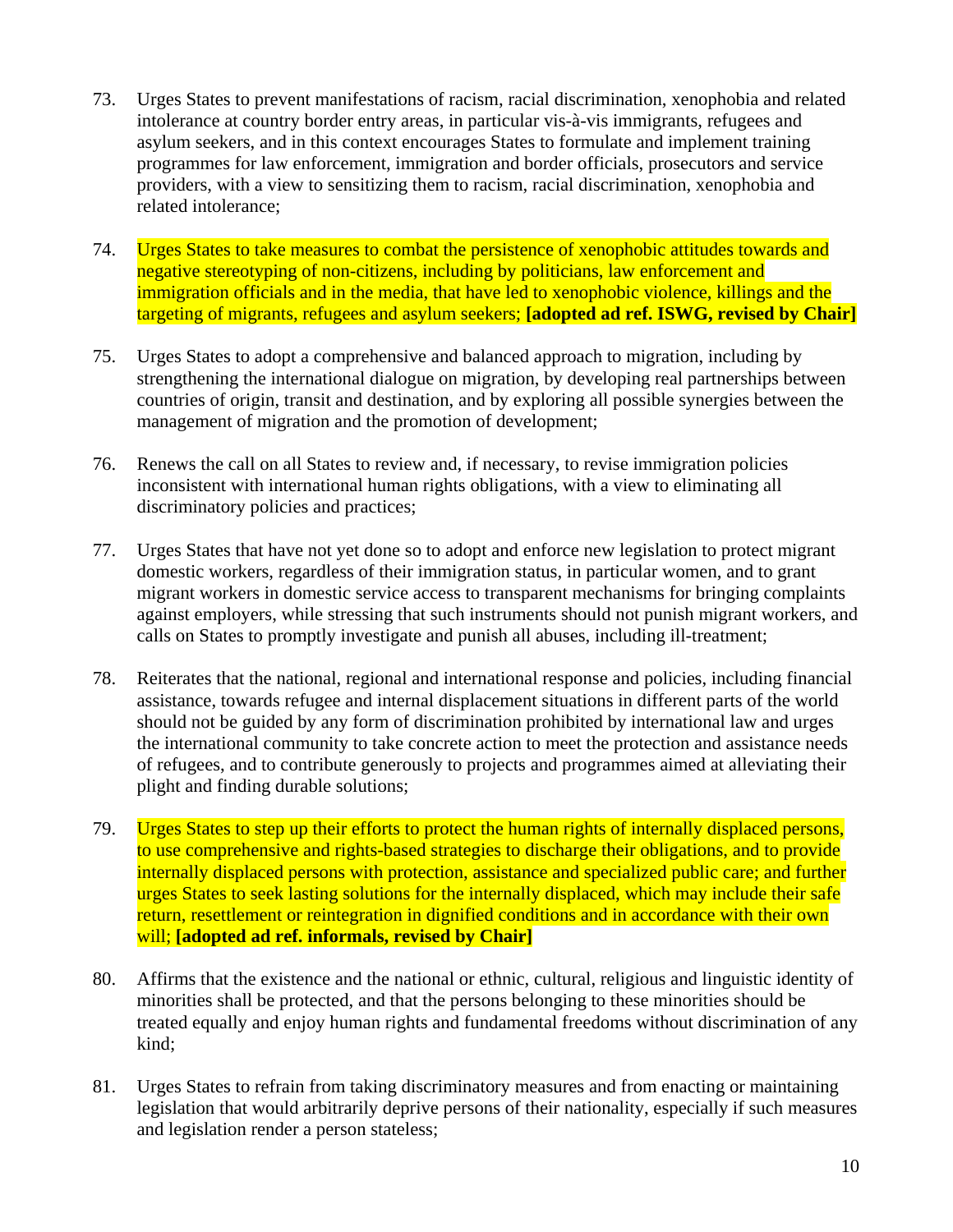- 82. Recognizes with deep concern the persistence of racism, racial discrimination, xenophobia and related intolerance against Roma/Gypsies/Sinti/Travellers, and the violence affecting these communities and urges States to take concrete measures to prevent, combat and eradicate these scourges and to provide access to just and effective remedies and special protection to the victims; **[first part adopted ad ref. informals]**
- 83. Notes with concern increased instances of discrimination on multiple grounds and reiterates that discrimination on multiple grounds as laid down in the DDPA affects the enjoyment of human rights and can lead to particular targeting or vulnerability, in particular of women and girls, and urges States to adopt or strengthen programmes or measures to eradicate multiple and aggravated forms of discrimination, in particular by adopting or improving penal or civil legislation to address these phenomena;
- 84. Expresses concern at the persistence of discrimination against women and girls on the grounds of race, racial discrimination, xenophobia and related intolerance and stresses the urgent need to combat such discrimination by prioritizing the development of a systematic and consistent approach to evaluating, monitoring and eliminating such discrimination against women and girls, in accordance with the DDPA;
- 85. Stresses, in the context of multiple discrimination, the need to treat all forms of violence against women and violence against children as a criminal offence, punishable by law, as well as the duty to provide access to just and effective remedies, and the importance of providing specialized assistance and rehabilitation to victims, including medical and psychological assistance and effective counseling;
- 86. Calls upon States to review, as a matter of priority, the extent to which they have adopted and implemented specific measures to incorporate a gender perspective in all programmes and plans of action to combat racism, racial discrimination, xenophobia and related intolerance and invites States to include an assessment of the effectiveness of such programmes and plans of action in reports to relevant treaty bodies; **[adopted ad ref. informals]**
- 87. Acknowledges that although all children are vulnerable to violence, some children, because of, *inter alia*, their gender, race, ethnic origin, physical or mental ability, or social status, are especially vulnerable, and in this context calls upon States to address the special needs of unaccompanied migrant and refugee children and to combat the sexual exploitation of children; **[first part adopted ad ref. informals]**
- 88. Recognizes that victims of slavery and slavery-like practices, including contemporary forms of slavery, debt bondage, sexual exploitation or labour exploitation, are particularly exposed to racism, racial discrimination, xenophobia and related intolerance, and that women and girls often suffer multiple forms of discrimination, victimization, and violence; and stresses, in this regard, that contemporary forms and manifestations of slavery need to be investigated by different stakeholders and given greater prominence and priority if these practices are to be eradicated once and for all;
- 89. Urges States to pass and implement legislation, and to devise, enforce, and strengthen national action plans that integrate a human rights perspective, in particular accounting for gender and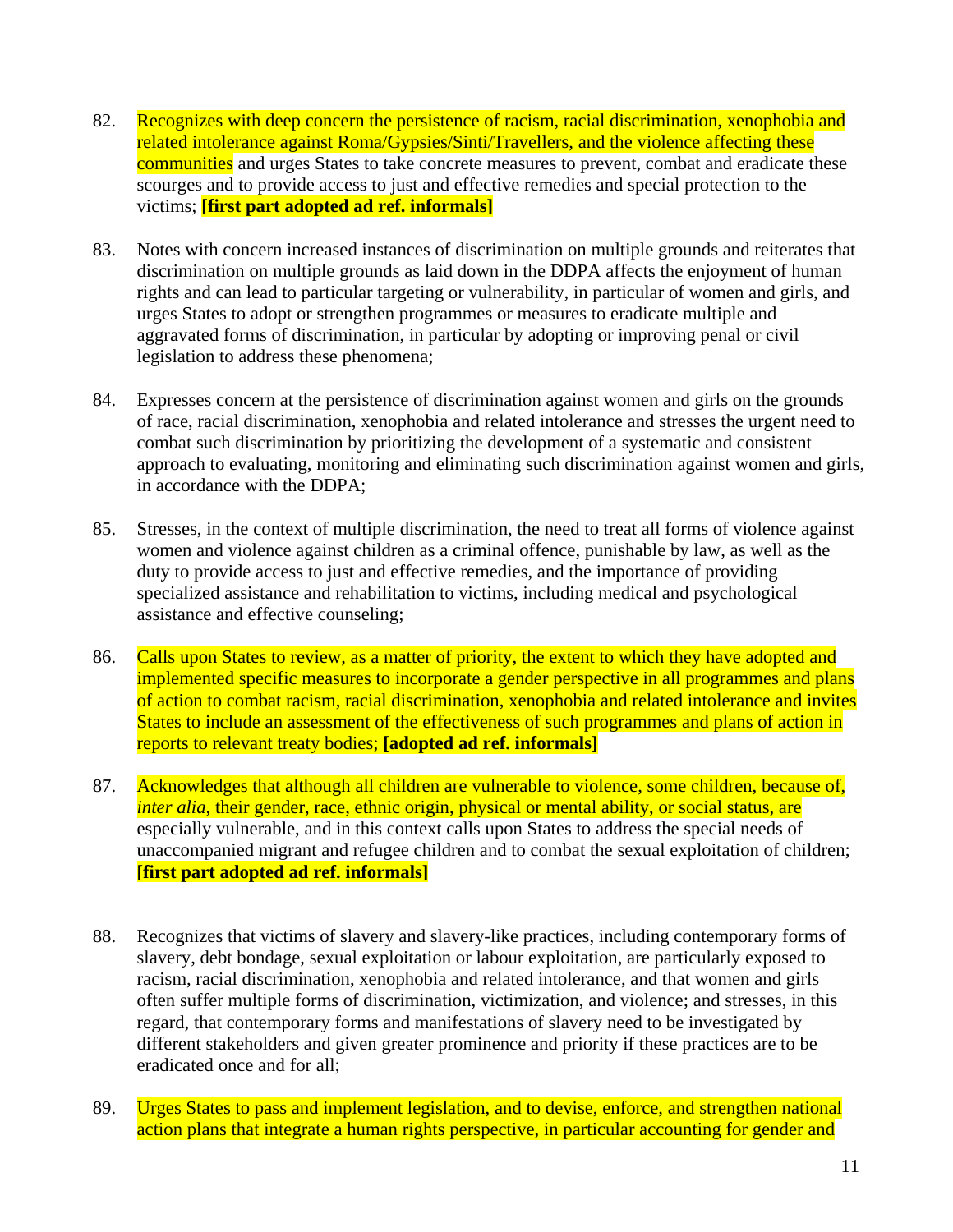age, to combat and eliminate all forms of trafficking in persons, particularly of women and children and other vulnerable groups, taking into account the practices that endanger human lives or lead to various forms of slavery and exploitation, such as debt bondage, child pornography and sexual and labour exploitation; **[adopted ad ref. informals]**

- 90. Urges States to strengthen bilateral, regional and international cooperation on trafficking in persons, especially women and children, and to facilitate the work of the Special Rapporteur on trafficking in persons, especially in women and children, and non-governmental organizations that provide assistance to victims; **[adopted ad ref. informals]**
- 91. Urges States to ensure the protection of and assistance to the victims of trafficking with full respect for their human rights, and to actively promote the rehabilitation of the victims of trafficking by providing them with access to adequate physical and psychological care and services, including those related to HIV/AIDS, as well as shelter, legal assistance and help lines; **[adopted ad ref. informals]**
- 92. Notes progress in the adoption of policies and programmes to improve the prevention of HIV/AIDS, especially among populations at higher risk of exposure, and to eradicate multiple discrimination against persons living with and affected by HIV/AIDS, and recommends that States guarantee universal and effective access to medications at affordable prices, particularly those required for the prevention and treatment of HIV/AIDS, malaria, tuberculosis and other pandemics, and intensify research in vaccines as appropriate; **[first part adopted ad ref. informals]**
- 93. Welcomes the entry into force of the Convention on the Rights of Persons with Disabilities and its Optional Protocol, and urges States to effectively address the difficult conditions faced by persons with disabilities who are subject to multiple or aggravated forms of discrimination;
- 94. Urges States to consider signing and ratifying or acceding to all instruments mentioned in paragraph 78 of the DDPA;
- 95. Urges States to consider signing and ratifying or acceding to all instruments adopted after the WCAR, including
	- a) Convention on the Rights of Persons with Disabilities and its Optional Protocol;
	- b) Optional Protocol to the International Covenant on Economic, Social and Cultural Rights;
	- c) Convention on the Protection and Promotion of the Diversity of Cultural Expressions;
- 96. Urges States to combat impunity for crimes with racist or xenophobic motivations, including through adopting appropriate legislation, as well as amending, rescinding or nullifying any laws and regulations which create or perpetuate racism, racial discrimination, xenophobia and related intolerance; **[adopted ad ref. informals]**
- 97. Calls upon States, in accordance with their human rights obligations, to declare illegal and to prohibit by law all organizations based on ideas or theories of superiority of one race or group of persons of one colour or ethnic origin, or which attempt to justify or promote national, racial and religious hatred and discrimination in any form, and to adopt immediate and positive measures designed to eradicate all incitement to, or acts of, such discrimination;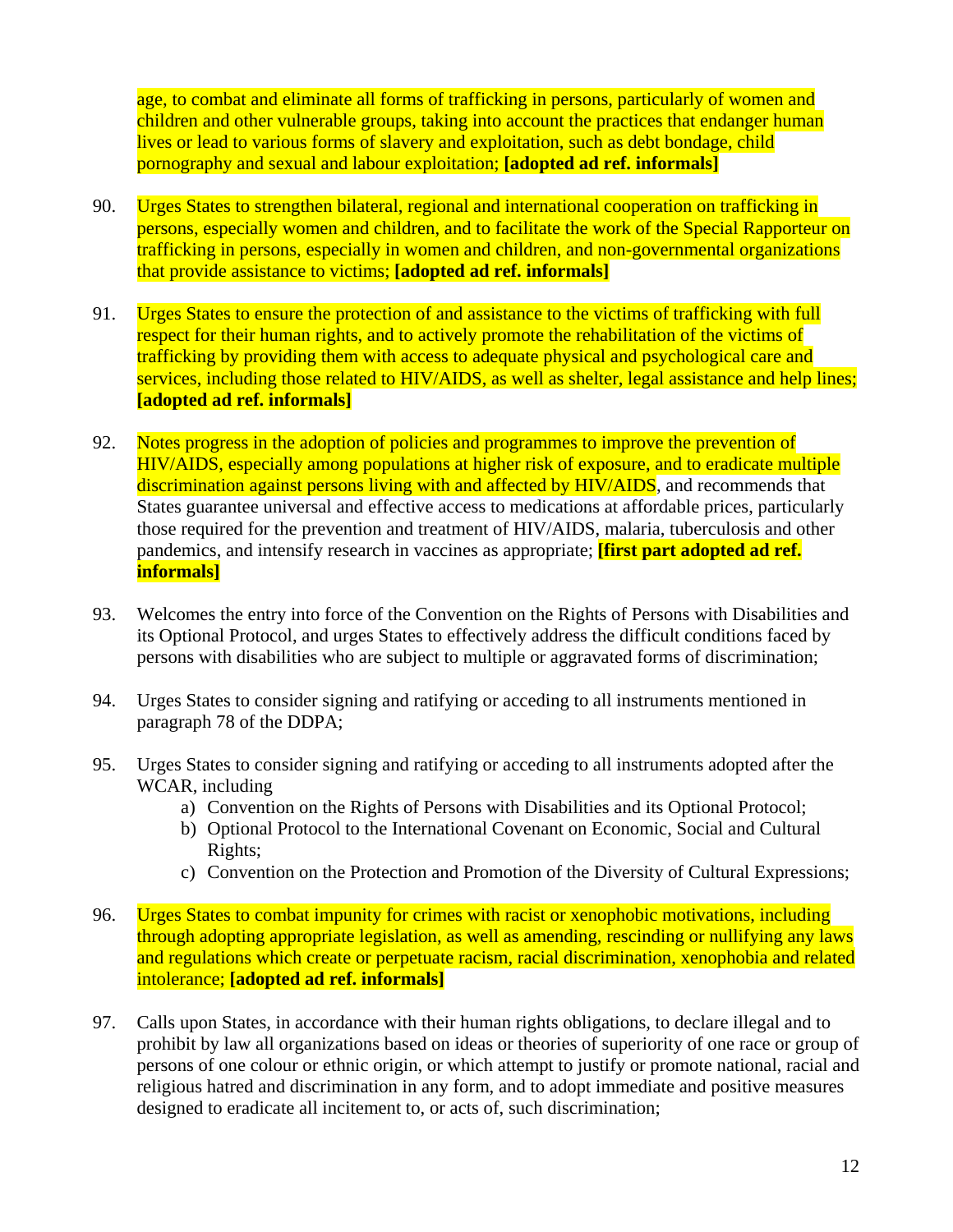- 98. Urges States to ensure that everyone within their jurisdiction enjoys access to justice, as well as access to appropriate State institutions and mechanisms in order to seek just, fair and adequate reparation or satisfaction for any damage suffered, and stresses the importance of providing specialized assistance to victims, including medical and psychological assistance, as well as necessary counseling and draws attention to the need to increase awareness of judicial recourse and other existing legal remedies and for these to be readily and easily accessible;
- 99. Calls on States to ensure that investigations of all acts of racism and racial discrimination, in particular those committed by law enforcement officials, are carried out in an impartial, timely and exhaustive manner, that those responsible are brought to justice in accordance with the law, and that victims receive prompt and fair satisfaction for any damage;
- 100. Calls upon States to refrain from profiling on racial, ethnic, religious and/or other grounds prohibited by international law, and to prohibit such profiling in its national legislation;
- 101. Recommends that States that have not yet done so establish mechanisms to collect, compile, analyze, disseminate and publish reliable and disaggregated statistical data, and undertake all other related measures necessary to regularly assess the situation of individuals and groups of individuals who are victims of racism, racial discrimination, xenophobia and related intolerance in accordance with the DDPA;
- 102. Requests States, with the assistance of OHCHR, to develop a system of data collection, including equal opportunity and non-discrimination indicators that, upholding the right to privacy and the principle of self-identification, makes it possible to assess and guide the formulation of policies and actions to eradicate racism, racial discrimination, xenophobia and related intolerance;
- 103. Urges States to establish national programmes that facilitate the access of all to basic social services without discrimination;
- 104. Reaffirms that the eradication of racism, racial prejudice and xenophobia should aim not only at promoting equality and eliminating discrimination but also at promoting interaction among ethnic, cultural and religious communities; **[adopted ad ref. informals]**
- 105. Encourages States to develop national capacity for human rights education, training activities and public information, by involving national human rights institutions, non-governmental organizations and other relevant stakeholders in order to combat racism, racial discrimination, xenophobia and related intolerance, in line with the Plan of Action of the World Programme for Human Rights Education; **[adopted ad ref. informals]**
- 106. Encourages all States and relevant international organizations to initiate and develop cultural and educational programmes aimed at countering racism, racial discrimination, xenophobia and related intolerance and enhancing mutual understanding among various cultures and civilizations; **[adopted ad ref. informals]**
- 107. Calls upon States to implement cultural rights through the promotion of intercultural and interreligious dialogue and cooperation at all levels, especially the local and grass-roots levels;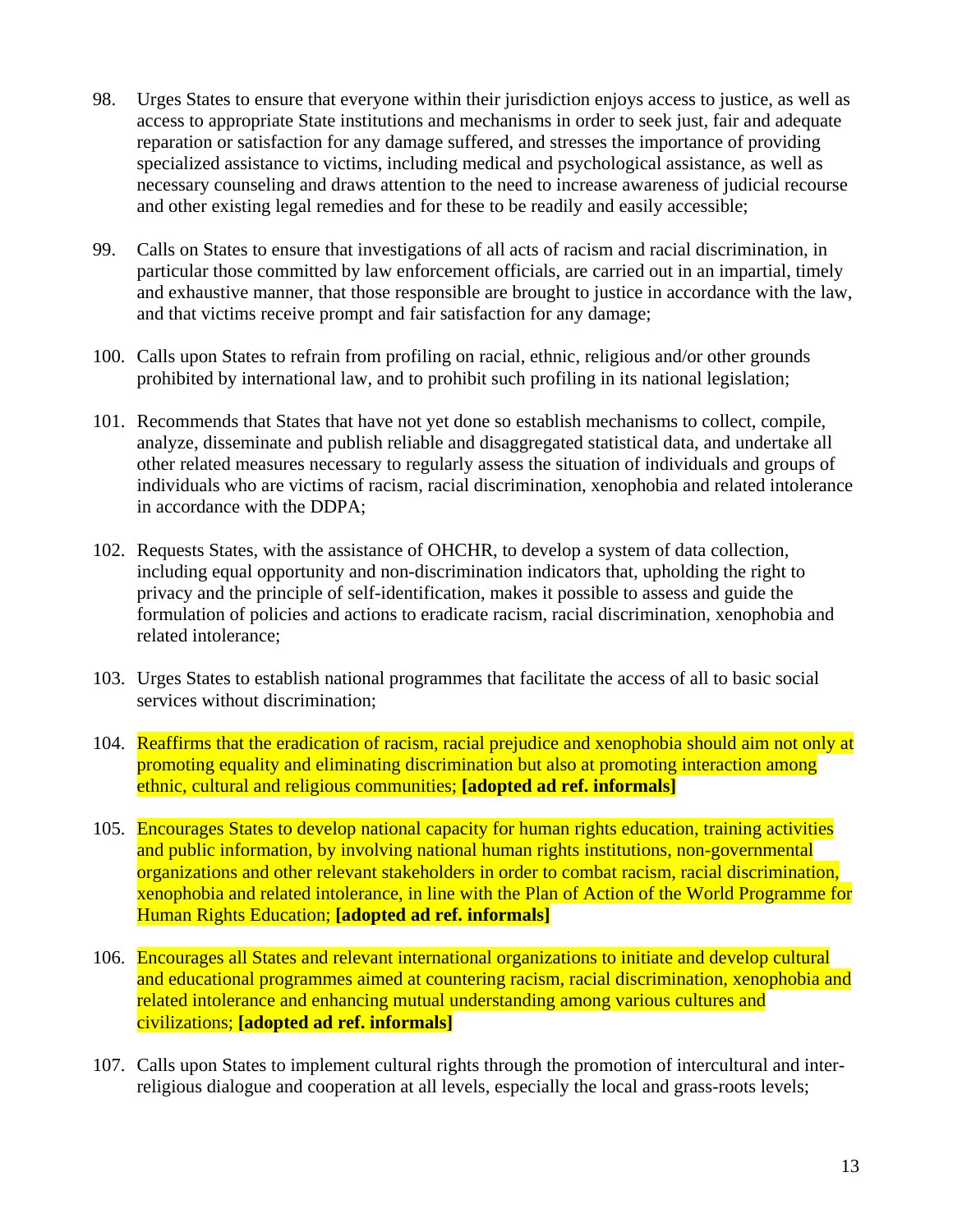- 108. Urges States to encourage political parties to work towards fair representation of national or ethnic, religious and linguistic minorities within and at all levels of their party system, to ensure that their political and legal systems reflect the multicultural diversity of their societies, and to develop more participatory democratic institutions in order to avoid the discrimination, marginalization and exclusion of specific sectors of society;
- 109. Urges States to improve democratic institutions, to increase participation, and to avoid marginalization, exclusion of and discrimination against specific sectors of society, for instance by accepting electoral support proposals;
- 110. Encourages Parliaments to regularly address the issue of racism and discrimination, with a view to consolidating their legislation, including anti-discrimination legislation, and to enhance policies to fight racism, racial discrimination, xenophobia and related intolerance;
- 111. Encourages States to adopt strategies, programmes and policies, including, *inter alia*, affirmative or positive actions and strategies or measures, to enable the victims of racism, racial discrimination, xenophobia and related intolerance to fully realize their civil, cultural, economic, political, and social rights, including through improved access to political, judicial and administrative institutions, and to grant them greater opportunity to participate fully in all spheres of life of the societies in which they live;
- 112. Urges all States that have not developed and/or implemented national action plans to combat racism, racial discrimination, xenophobia and related intolerance to elaborate such plans and monitor their implementation in consultation with relevant stakeholders, including in particular national human rights institutions and civil society;
- 113. Calls on States that have not yet done so to establish national institutions for the promotion and protection of human rights in accordance with the Vienna Declaration and Programme of Action of 1993 and the Paris Principles, and to ensure that such institutions have focal points on racism, racial discrimination, xenophobia and related intolerance, as well as the capacity to contribute to effective remedies to victims;
- 114. Calls on States that have not yet done so to establish and equip specialized bodies and mechanisms for the implementation of public policies to eradicate racism, racial discrimination, xenophobia and related intolerance, and to promote racial equality with suitable financial resources, capability and capacity to survey, investigate, educate and undertake public awareness-raising activities;
- 115. Requests all States to protect human rights defenders, in particular those working on racism, racial discrimination, xenophobia and related intolerance, to lift any impediments to their effective functioning which are inconsistent with international human rights standards and norms, and to allow them to work freely for the promotion and protection of human rights; **[first**] **and last part adopted ad ref. informals, revised by Chair]**
- 116. Invites States to provide and, where appropriate, to increase funding for civil society organizations to bolster their work against racism, racial discrimination, xenophobia and related intolerance; **[adopted ad ref. informals]**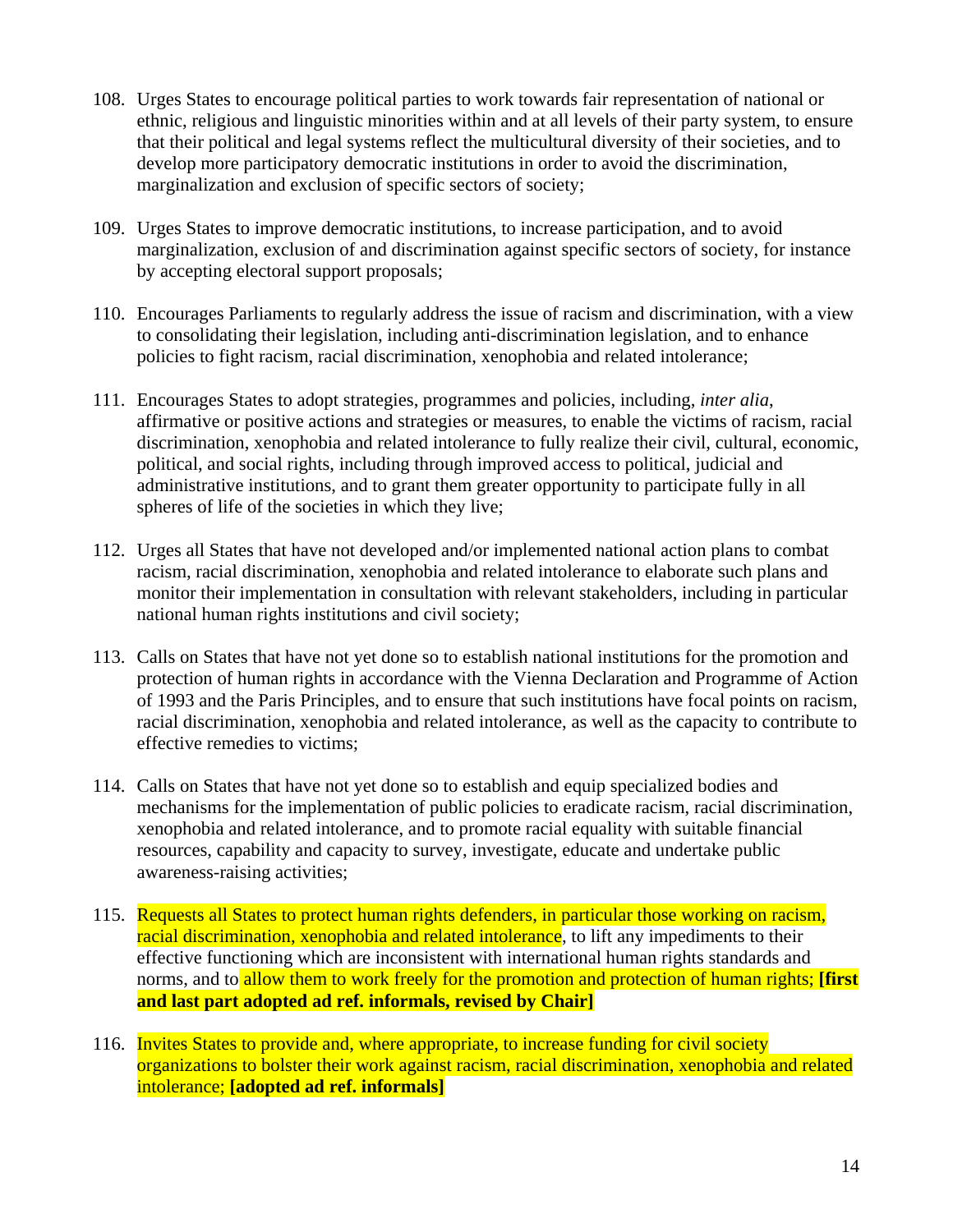- 117. Recognizes the valuable role played by regional organisations, institutions and initiatives in the struggle against racism, racial discrimination, xenophobia and related intolerance, including through their complaint mechanisms, and encourages the establishment or strengthening of regional mechanisms to examine the effectiveness of measures taken to prevent, combat and eradicate these scourges;
- 118. Recommends that States, regional and international organizations establish independent bodies, where they do not already exist, to receive complaints from victims of racism, racial discrimination, xenophobia and related intolerance regarding discrimination in housing, education, health, employment, or access hereto, as well as other human rights;
- 119. Commends media organizations that have elaborated voluntary ethical codes of conduct aimed at, *inter alia*, meeting the goals defined in paragraph 144 of the Durban Programme of Action, and encourages consultations among media professionals through relevant associations and organizations at the national, regional and international levels, with the assistance of OHCHR, with a view to exchanging views on this subject and sharing best practices, taking into account the independence of the media and international human rights standards and norms;

### **Action at the international level**

- 120. Re-emphasizes the importance of enhancing international cooperation to achieve the goals identified in the DDPA with a view to combating, preventing and eradicating racism, racial discrimination, xenophobia and related intolerance;
- 121. Encourages States to include in their national reports to the universal periodic review mechanism of the Human Rights Council information on measures to prevent and combat racism, racial discrimination, xenophobia and related intolerance; **[adopted ad ref. informals]**
- 122. Invites the Human Rights Council, its special procedures and mechanisms, as well as relevant treaty bodies, within their respective mandates, to take into account the DDPA and the outcome of the Durban Review Conference;
- 123. Recommends that the Human Rights Council ensure synergy in the work of the follow-up mechanisms established by the DDPA under the auspices of the Intergovernmental Working Group on the effective implementation of the DDPA, with a view to improving the effectiveness of the follow-up mechanisms; and, in connection herewith recommends that the Working Group of Experts on People of African descent focus on undertaking field visits and report to the Intergovernmental Working Group on the effective implementation of the DDPA, and that the Independent Eminent Experts provide their individual expert advice upon request of the Intergovernmental Working Group or the High Commissioner for Human Rights;
- 124. Request the Human Rights Council to continue promoting intercultural and interreligious dialogue with enhanced participation of all stakeholders, including from the grass-roots level;
- 125. Invites all international sporting bodies to promote, through their national, regional and international federations, a world of sports free from racism and racial discrimination; **[adopted ad ref. informals]**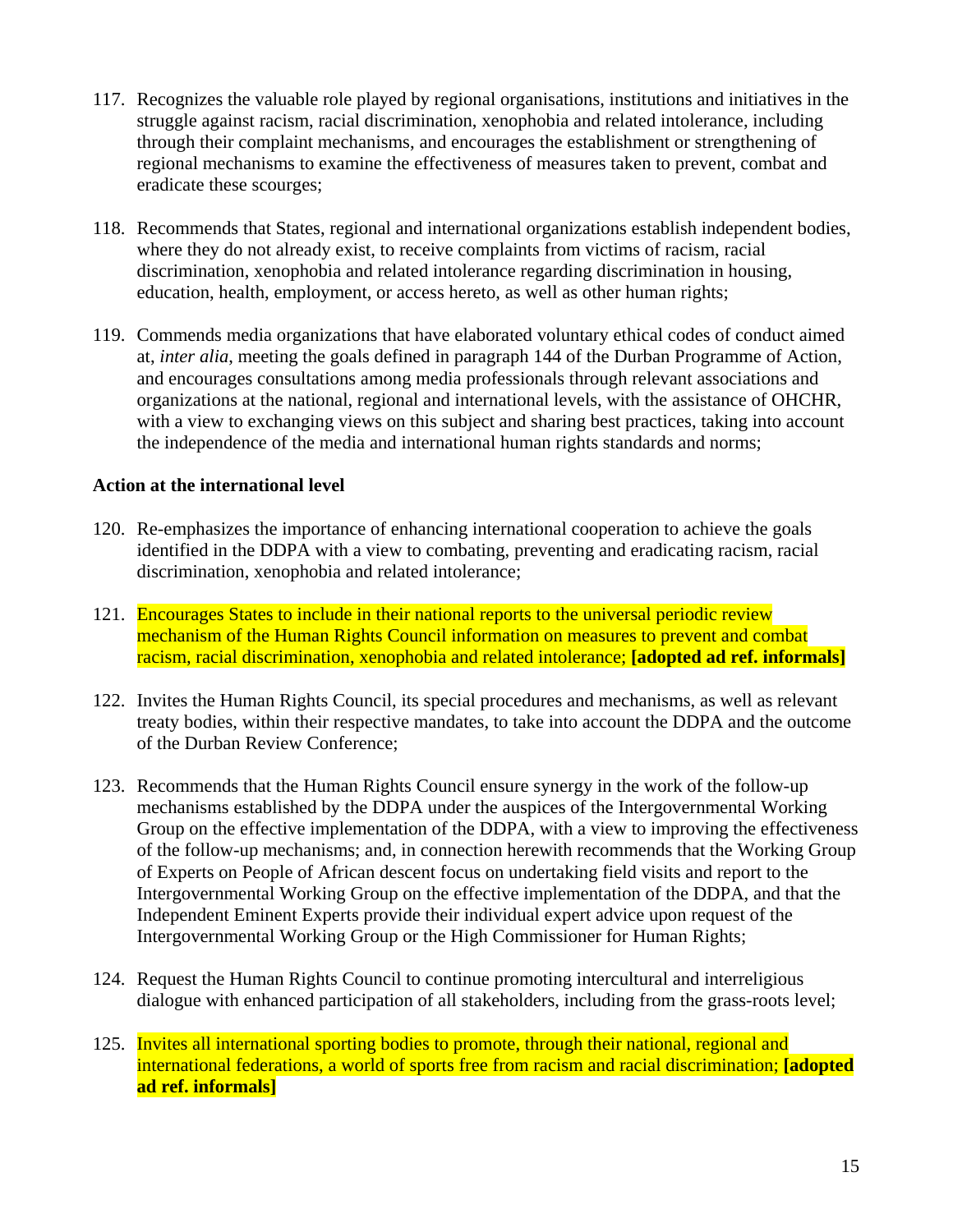126. Invites the Fédération Internationale de Football Association, in connection with the 2010 Football World Cup tournament to be held in South Africa, to introduce a visible theme on nonracism in football and requests the High Commissioner for Human Rights in her capacity as Secretary-General of the Durban Review Conference to bring this invitation to the attention of the Fédération and to bring the issue of racism in sport to the attention of other relevant international sporting bodies; **[adopted ad ref. informals]**

### **Action by OHCHR/UN-system**

- 127. Invites the High Commissioner for Human Rights to further increase awareness of the struggle against racism, racial discrimination, xenophobia and related intolerance, including of the relevant mechanisms and bodies, through the appropriate activities and programmes of OHCHR;
- 128. Reiterates its call on OHCHR to continue its efforts to increase awareness and support for the work of the Committee on the Elimination of Racial Discrimination, as part of the overall endeavor to strengthen the work of the treaty bodies;
- 129. Encourages OHCHR to continue to provide guidance and support to the mechanisms of the Human Rights Council to monitor the implementation of the DDPA; **[adopted ad ref. informals, revised by Chair]**
- 130. Invites the High Commissioner for Human Rights to fully implement the mandate given to OHCHR in the DDPA, and in particular to collect and disseminate data and best practices from around the world, including national action plans and legislation to combat racism, racial discrimination, xenophobia and related intolerance; **[adopted ad ref. informals, revised by Chair]**
- 131. Welcomes the proposal of the High Commissioner for Human Rights and recommends the establishment of a UN observatory on racism, with a view to, *inter alia*, improving the gathering, analysis and dissemination of information, in collaboration with relevant national, regional and international bodies;
- 132. Invites OHCHR, in cooperation with regional stakeholders in all parts of the world, to organize a series of expert workshops to attain a better understanding of the legislative patterns, judicial practices and national policies in the different regions of the world with regard to the concept of incitement to hatred, as stipulated in article 20 of the International Covenant on Civil and Political Rights, in order to arrive at a comprehensive picture of the implementation of the prohibition of incitement with a view to remedying any possible substantive or implementation gaps;
- 133. Encourages OHCHR to intensify its collaboration with international and regional bodies dealing with the fight against racism and racial discrimination; **[adopted ad ref. informals]**
- 134. Welcomes the intention of the High Commissioner for Human Rights to lead in mainstreaming the implementation of the DDPA into the activities of all relevant parts of the UN and, in this regard, takes note with appreciation of the intention of the High Commissioner to make the implementation of the DDPA a standing agenda item in her high level consultations with UN partners, to be followed up at the working level by an interagency task force, working in